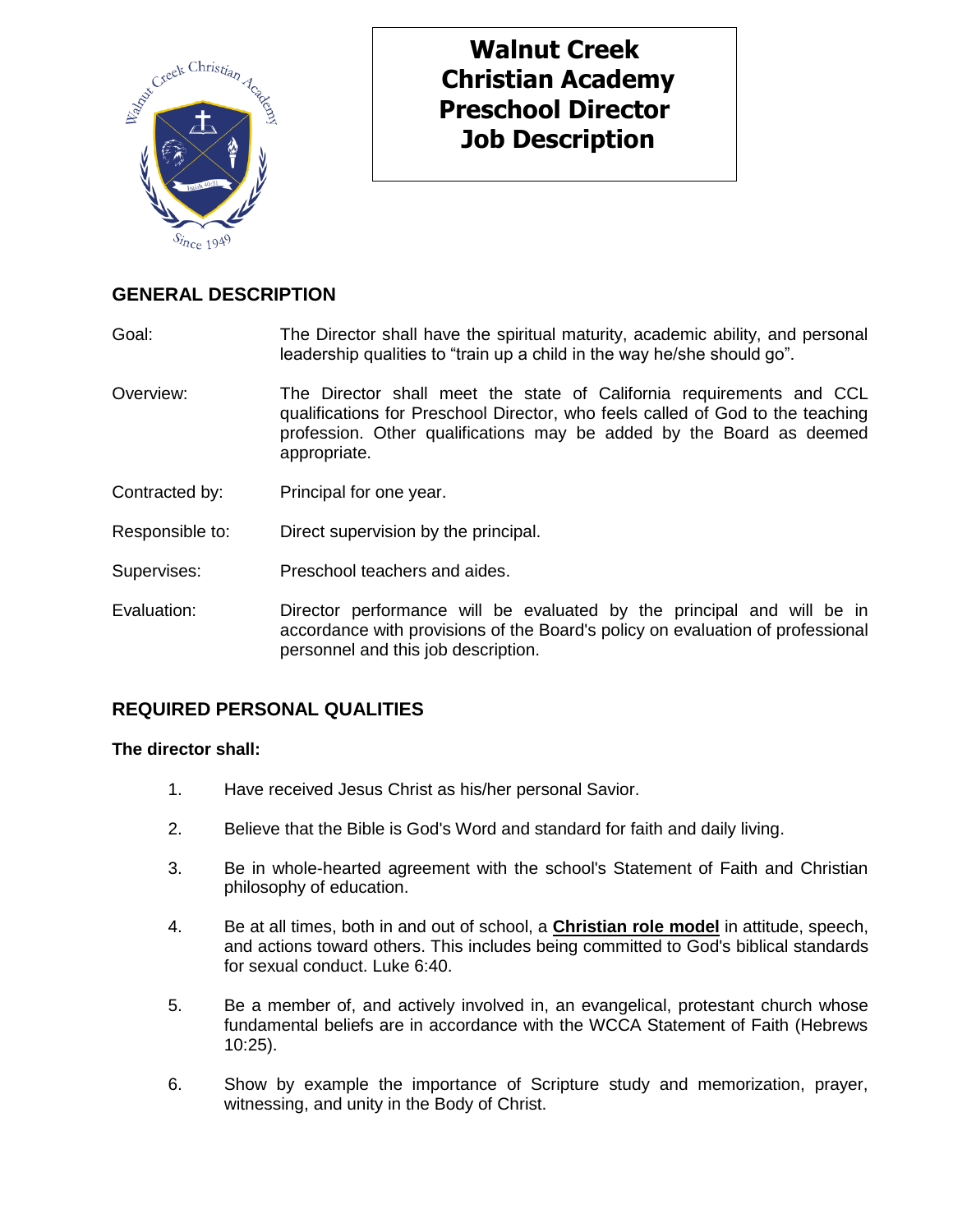## **ADDITIONAL PERSONAL QUALITIES**

### **The director shall:**

- 1. Recognize the role of parents as primarily responsible before God for their children's education and be prepared to assist them in that task.
- 2. Demonstrate the character qualities of enthusiasm, courtesy, flexibility, integrity, gratitude, kindness, self-control, perseverance, and punctuality.
- 3. Meet everyday stress with emotional stability, objectivity, and optimism.
- 4. Maintain a personal appearance that is a Christian role model of cleanliness, modesty, good taste, and agreement with school policy.
- 5. Use acceptable English in written and oral communication. Speak with clear articulation.
- 6. Respectfully submit and be loyal to constituted authority.
- 7. Notify the administration of any policy he/she is unable to support.
- 8. Refuse to use or circulate confidential information inappropriately. Avoid off-the-cuff comments and inappropriate communication of administrative, staff, parent, or student information.
- 9. Place his/her teaching ministry ahead of other jobs or volunteer activities.
- 10. Make an effort to appreciate and understand the uniqueness of the community.

## **JOB DESCRIPTION - Essential Functions**

### **The director shall:**

- 1. Administer, conduct, and supervise the functions of the Preschool, subject to the direction and approval of the Principal. Report administratively to the Principal.
- 2. Meet regularly with the Principal and perform as an educational advisor and legal advisor to the Principal and School Board related to Preschool law.
- 3. Make recommendations to the Principal regarding the Preschool's operating budget, and administer Preschool finances as directed by the Principal.
- 4. Work with the School Board, Principal, and other school representatives in developing long-range plans.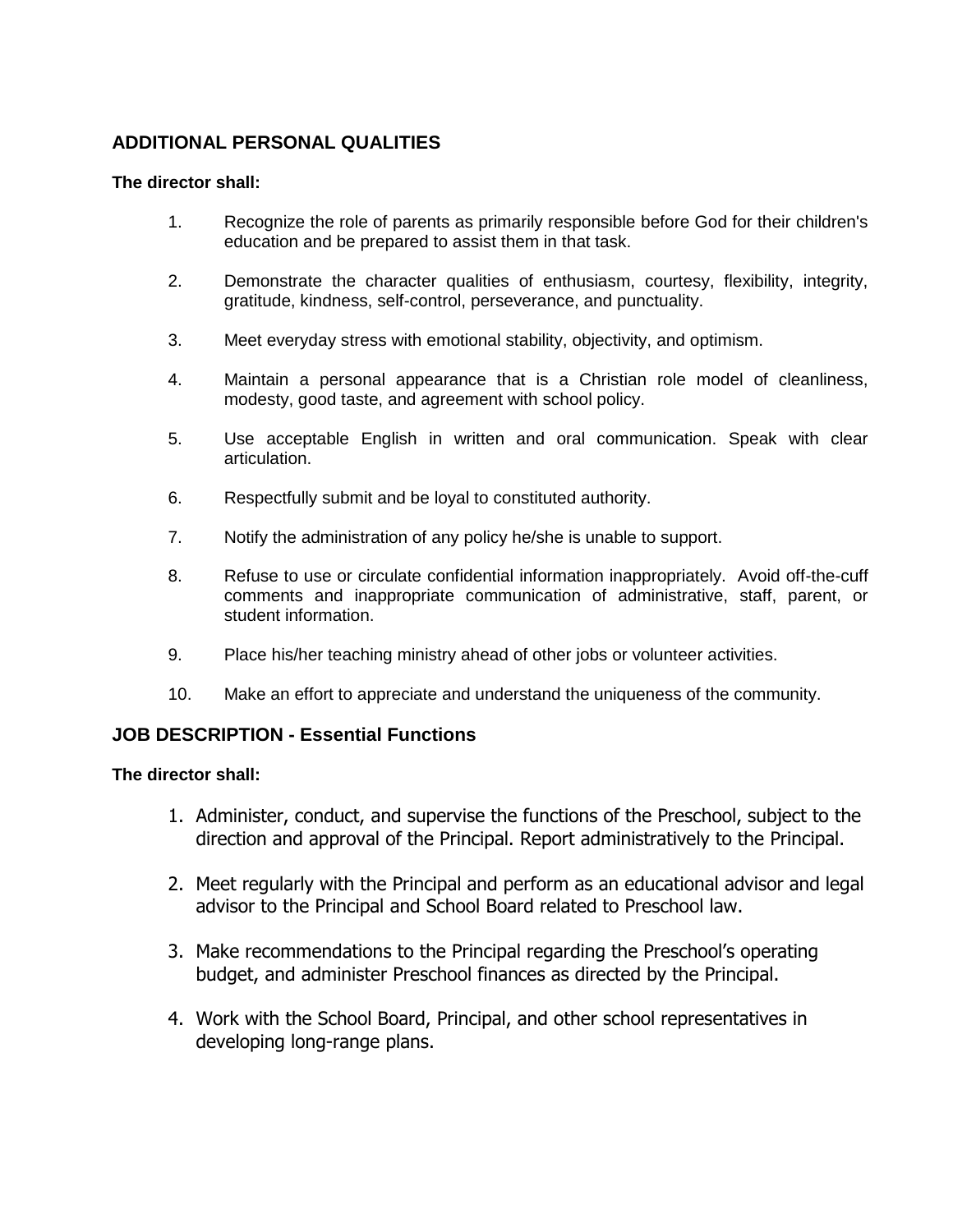- 5. Act as the spiritual leader of the Preschool, leading the teachers and students by example. Ensure the integration of a Biblical worldview in every aspect of the Preschool program.
- 6. Provide philosophical leadership of the Preschool, effectively articulating the school's mission, vision, statement of faith, objectives, core values, Expected Schoolwide Learning Results, and Christian philosophy of education to teachers, students, parents, and various publics.
- 7. Act as the educational leader of the Preschool. Maintain general supervision of the Preschool instructional program, including oversight of the curriculum, textbooks, and materials.
- 8. Locate prospective teachers or staff members and recommend them to the Principal for hiring. Along with the Principal, conduct the interview.
- 9. Provide an appropriate program of professional development for the Preschool teachers/staff that supports quality instruction and student achievement of the learning goals.
- 10.Ensure that Preschool staff are trained in the procedures for dealing with emergencies.
- 11.Ensure adequate supervision and ongoing evaluation of Preschool teachers/staff. Provide a written teacher/staff evaluation to each teacher/staff member prior to the end of each school year. Ensure that the Preschool teachers/staff adhere to the Preschool Teacher Handbook and established procedures and policies.
- 12.Be responsible for prospective family tours and accepting new students. Ensure student discipline is appropriate and maintained. Work to resolve student, parent, and teacher/staff concerns.
- 13.Follow the employment practices established by the WCCA Faculty and Staff Personnel Guidelines. Make recommendations to the Principal for issues involving Preschool staff discipline and continued employment.
- 14.Consistently adhere to and enforce the standards specified in the WCCA Teacher Handbook, Preschool Teacher Handbook, WCCA Parent-Student Handbook, and First Baptist Preschool Parent Handbook. Annually review the Preschool Teacher Handbook for conformity with the current WCCA Teacher Handbook and submit proposed changes for the Principal's approval as needed. Annually review the First Baptist Preschool Parent Handbook for conformity with the WCCA Parent-Student Handbook and submit proposed changes for the Principal's approval.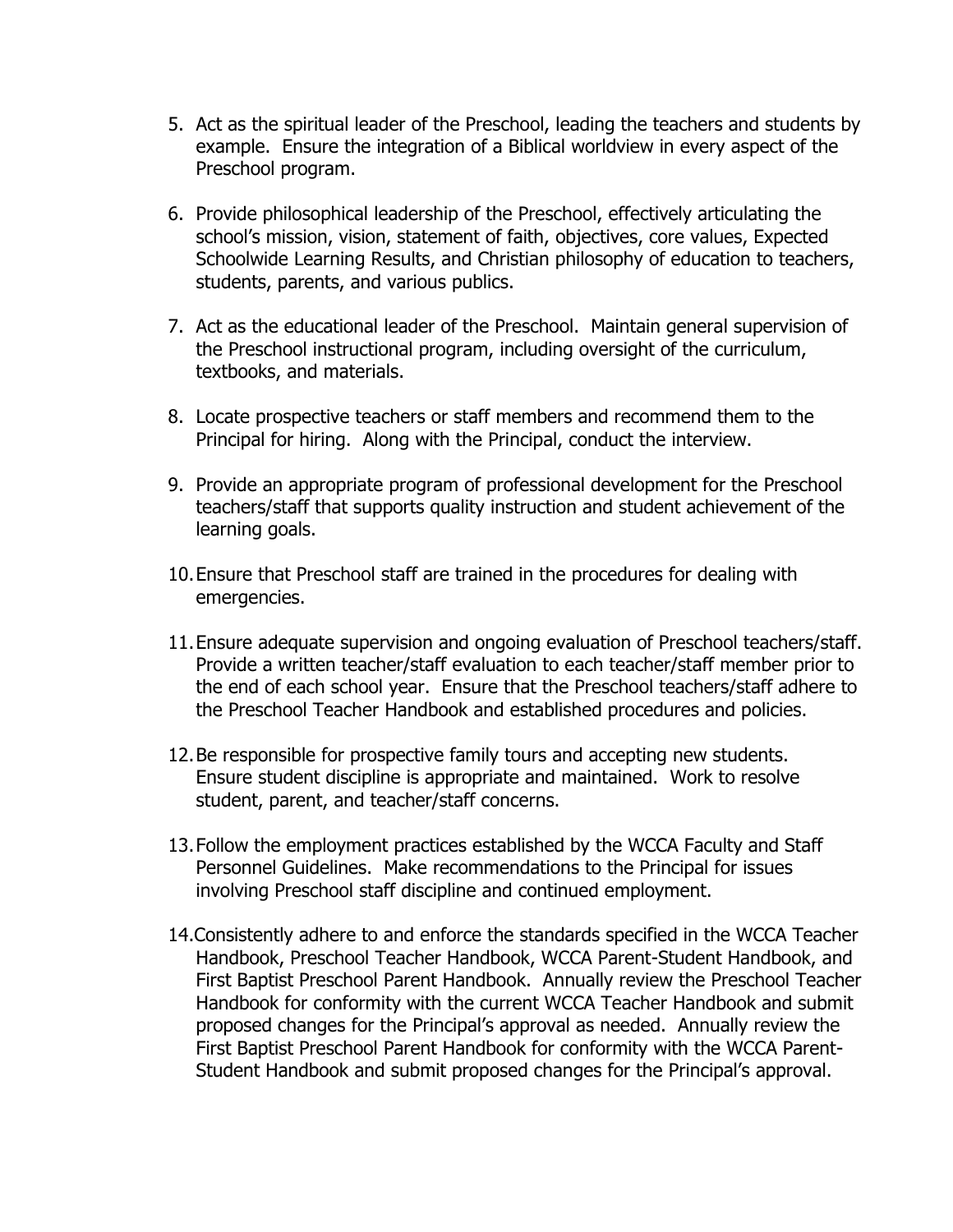- 15.Represent Walnut Creek Christian Academy and the Preschool in a favorable and professional manner to the school's constituency and the general public. Supervise the public relations activities of the Preschool as approved by the Principal.
- 16.Work to maintain a positive relationship among the Preschool, Walnut Creek Christian Academy, and First Baptist Church.
- 17.Recognize the importance of fellowship and service for the Lord in His local church. The condition of maintaining membership in good standing and faithfully participating in First Baptist Church is waived due to current service in another evangelical protestant church whose fundamental beliefs are in agreement with the WCCA Statement of Faith. (Hebrews 10:25). The Preschool Director shall maintain membership in good standing and faithfully participate in that evangelical protestant church whose fundamental beliefs are in agreement with the WCCA Statement of Faith. The Preschool Director shall serve as a Christian role model in all dealings with First Baptist Church; WCCA and Preschool staff, teachers, and students; the School Board, and the First Baptist Church board.
- 18.Support the maintenance supervisor in his oversight of the custodial work, safety matters, and maintenance of the school building and premises.
- 19.Utilize educational opportunities and evaluation processes for personal professional growth.
- 20.Be responsible for the Preschool's compliance with the law and the regulations of the Department of Social Services.
- 21.Accept other responsibilities as assigned by the Principal and School Board.

Date job description reviewed:

Director \_\_\_\_\_\_\_\_\_\_\_\_\_\_\_\_\_\_\_\_\_\_\_\_\_\_\_\_\_\_\_\_\_\_\_\_\_\_ Date \_\_\_\_\_\_\_\_\_\_\_\_\_\_\_